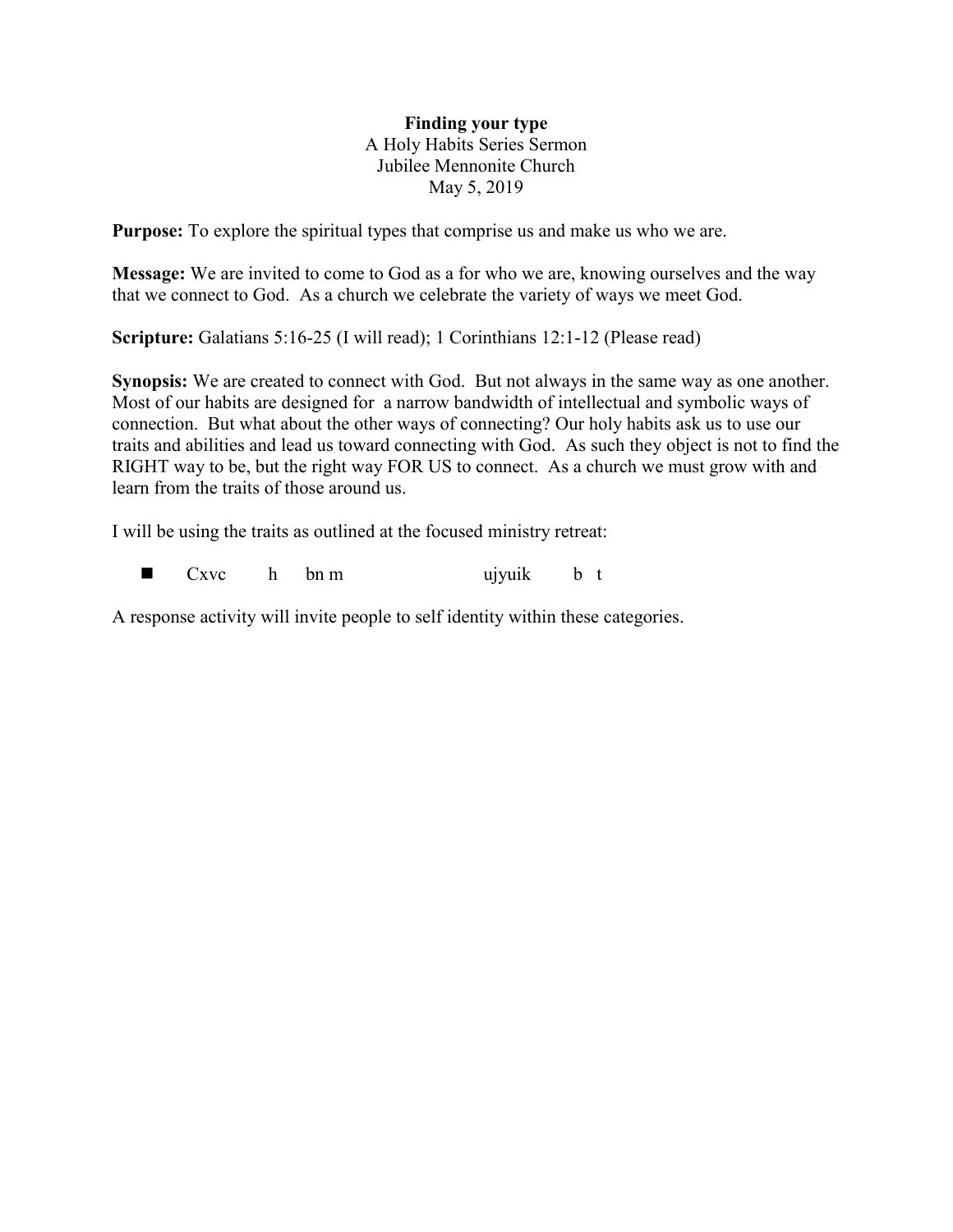## **Galatian 5:16-25**

My counsel is this: Live freely, animated and motivated by God's Spirit.

Then you won't feed the compulsions of selfishness.

For there is a root of sinful self-interest in us that is at odds with a free spirit, just as the free spirit is incompatible with selfishness.

These two ways of life are antithetical, so that you cannot live at times one way and at times another way according to how you feel on any given day.

Why don't you choose to be led by the Spirit and so escape the erratic compulsions of a law-dominated existence?

It is obvious what kind of life develops out of trying to get your own way all the time:

repetitive, loveless, cheap sex; a stinking accumulation of mental and emotional garbage; frenzied and joyless grabs for happiness; trinket gods; magic-show religion; paranoid loneliness; cutthroat competition; all-consuming-yet-never-satisfied wants; a brutal temper; an impotence to love or be loved; divided homes and divided lives; small-minded and lopsided pursuits; the vicious habit of depersonalizing everyone into a rival; uncontrolled and uncontrollable addictions; ugly parodies of community. I could go on.

This isn't the first time I have warned you, you know. If you use your freedom this way, you will not inherit God's kingdom.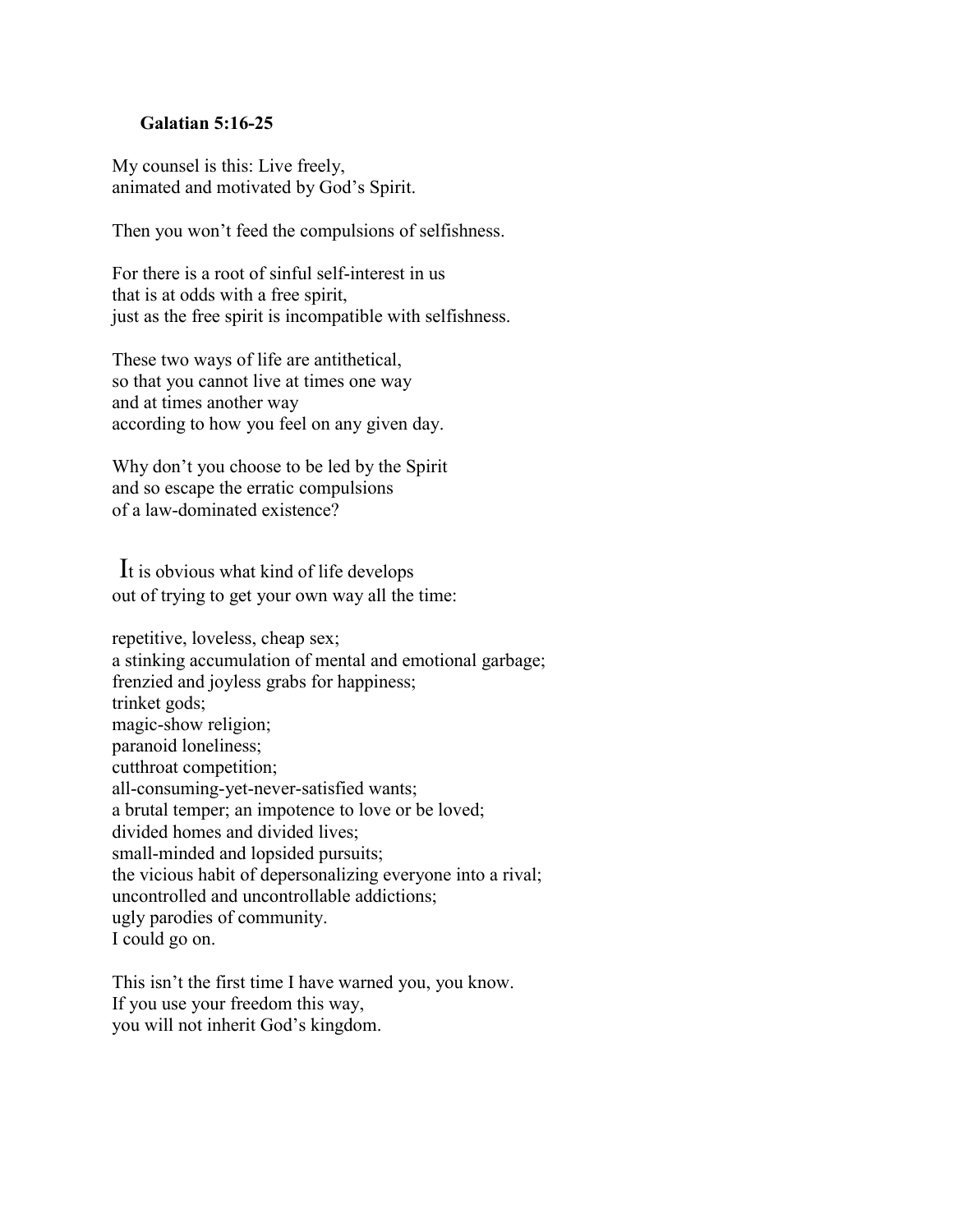But what happens when we live God's way? He brings gifts into our lives, much the same way that fruit appears in an orchard —things like affection for others, exuberance about life, serenity.

We develop a willingness to stick with things, a sense of compassion in the heart, and a conviction that a basic holiness permeates things and people. We find ourselves involved in loyal commitments, not needing to force our way in life, able to marshal and direct our energies wisely.

Legalism is helpless in bringing this about; it only gets in the way.

Among those who belong to Christ, everything connected with getting our own way and mindlessly responding to what everyone else calls necessities is killed off for good—crucified.

Since this is the kind of life we have chosen, the life of the Spirit, let us make sure that we do not just hold it as an idea in our heads or a sentiment in our hearts, but work out its implications in every detail of our lives.

That means we will not compare ourselves with each other as if one of us were better and another worse.

We have far more interesting things to do with our lives. Each of us is an original.

.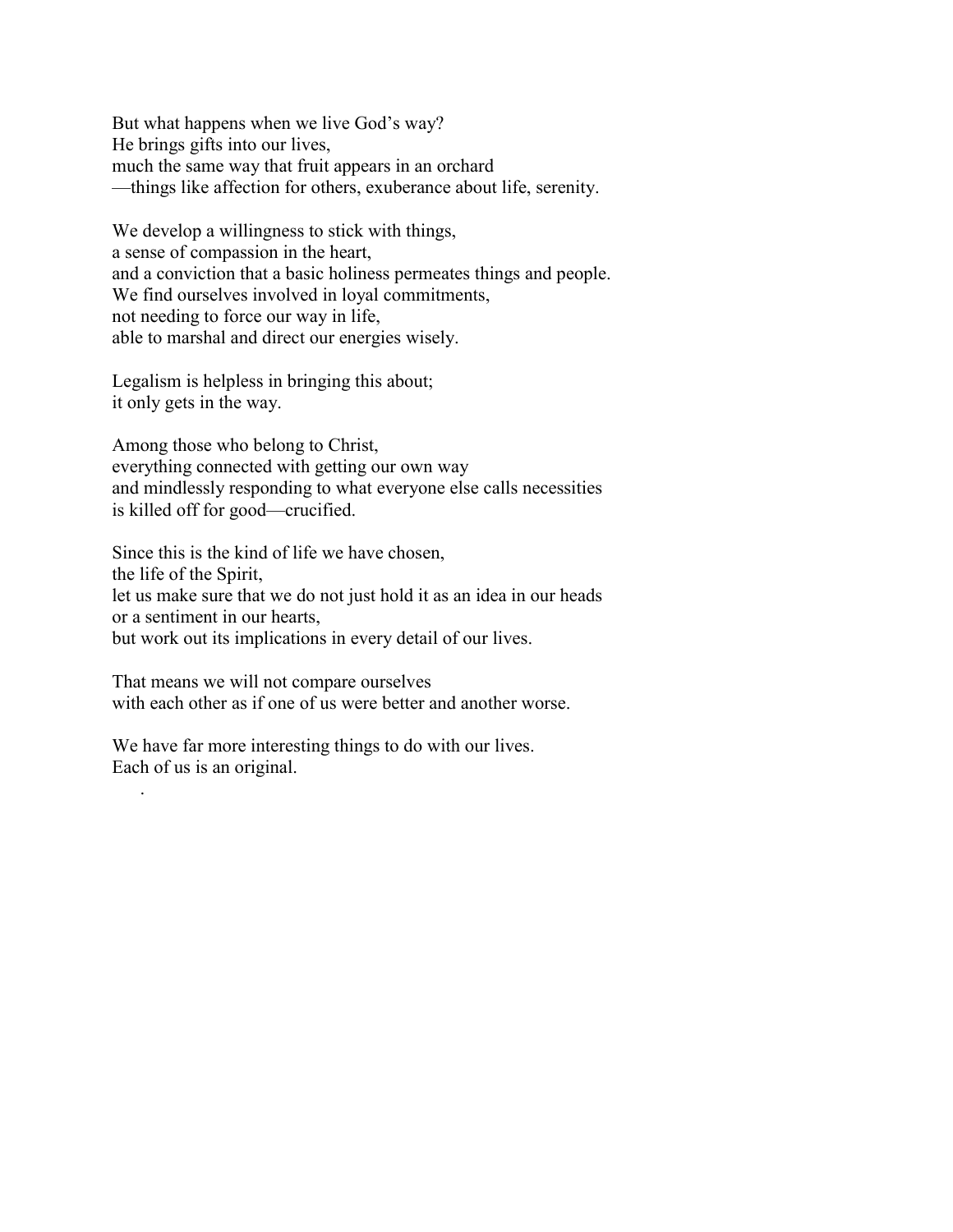So I have to start here: I have a fairly profound allergy to typologies. You know, those tests and analyses where you take a quiz and fill out some forms, and presto change-o, out pops a perfect description of who you are and why. Yeah those. I don't much like them. Call it a basic mistrust of anything or, for that matter, any one who would seek to nail me down to any particular location on any spectrum, be it what it may. Call it a stiff-necked mistrust of anything or any one who would like to explain me by a single category—it gets my hackles up and I get ready to fight. So with that said guess what we are doing today—we are working with categories, seeking to find our spiritual temperament as individuals and as a church. We sat with this somewhat at the retreat last week, and I thought it would be something 1) to bring to the whole congregation to consider and 2) could use a bit more unpacking then what we had time for here.

One of the consistent barriers that I have encountered in my own spiritual life was that I am continuously convinced that I am simply doing it wrong. Every time I take on one of the traditional Spiritual disciplines per se, my rather undisciplined personality takes over and submarines my better intentions fairly quickly. A confession: the pastor standing before you today has never read his Bible cover to cover as a single exercise. I have started any number of times, and once I made it out of Exodus (which is a feat right there) but hit a wall with the rest of the law and Torah. Perhaps it was because I was never really bible school fodder, or just lackthe biblical stamina for all that begetting, for what ever reason it has never worked for me. In saying this (and believe me—there is more I could disclose if you wish), I think I name one of the most prevalent notions that reside in our heads when we by our own will try to discipline ourselves to the holy habits we think we OUGHT to be doing (the stuff held up as good churchy stuff). I think most of us come to church and church life with a little voice in our heads, perhaps that sounds like a parent or a pastor or some other figure of our lives who keeps coming and saying "You're doing it wrong…" Because for many of us, our spiritual lives may not be as neat and tidy as we would love them to be.

But this is where I think some consideration of spiritual temperaments come into play. Our assumptions of what proper spiritual behaviour looks like is primarily based on a traditional way of thinking about Church—that by forming the right ideas in our heads (gaining the right intellectual knowledge) that it automatically follows that an understanding of God follows after. Most of what we think of as spiritual disciplines, the holy habits we are lead to and are formed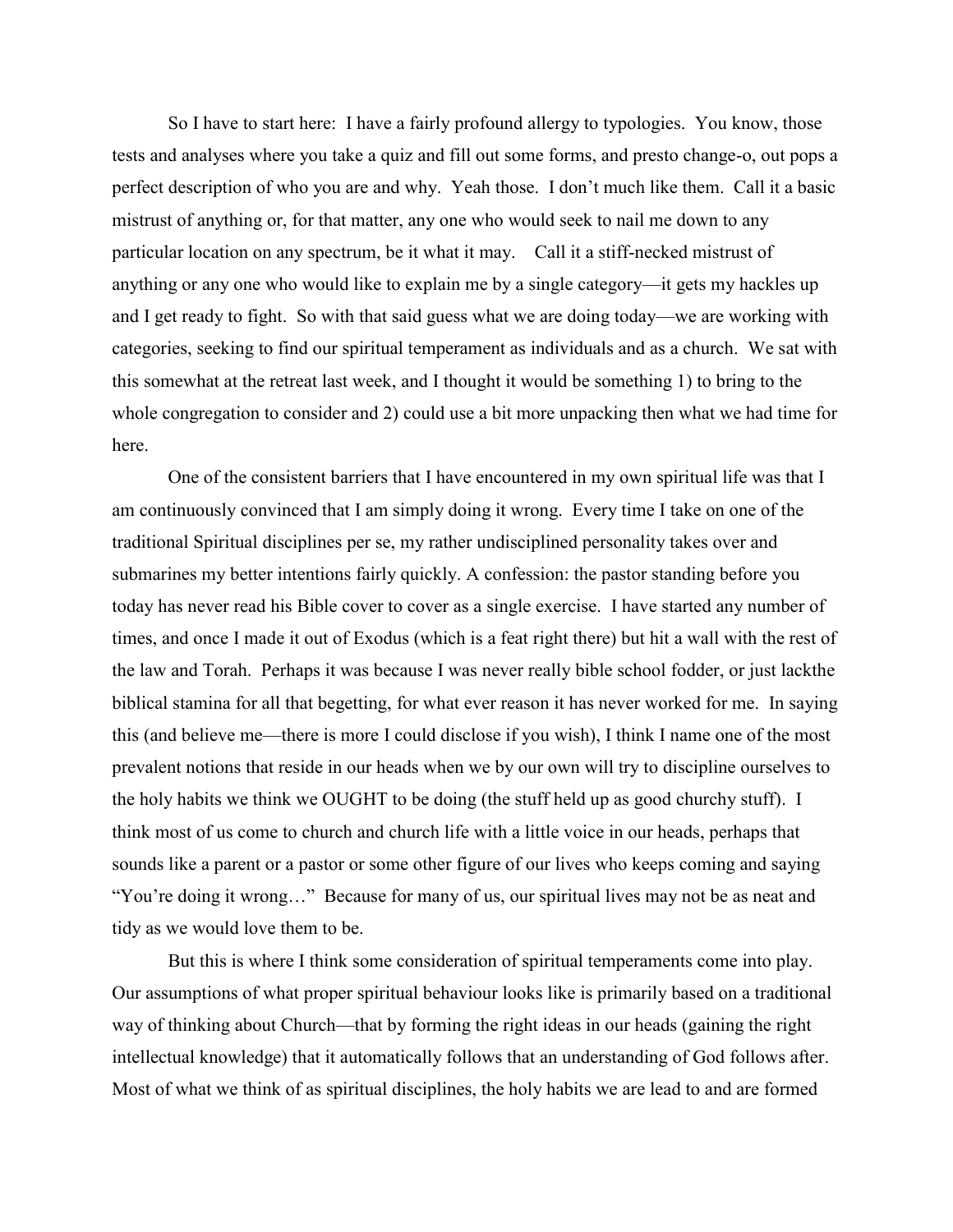by, operate in those bandwidths—what we know and how we feel about what we know. And when we come from a different place of how we connect with and live out of our life with God. If we are wired differently from where the programming typically is, or find ourselves out of step with traditional ways of doing our spiritual lives, we can easily slip into the notion that somehow or another we are not connected to God or that we can't connect with God. Sometimes we can even lend ourselves to judgement of other disciplines and of other people because they don't seem to do God in a way that we understand, let alone appreciate. Like Paul is advising the Galatian church in outlining the fruits of the Spirit, the point is that we see the fruit of the spirit—the increase in love, joy, peace, patience, kindness, generosity, faithfulness, gentleness, and self-control. I think a basic test would be this: does the practice you have in mind increase your capacity for these things? If so, great—keep doing them. But when not, perhaps there is a bigger conversation to be had.

So with that said, let's go through the 7 inclinations that we sat with at our retreat last weekend. Think of the one or two that most closely resonate with you and why. We are not looking for the one and only one right answer here—most of us have elements of many of these traits, but find one or two as our primary home (which is a better way to think of it really). Also, I tend to think that there a couple missing here. There are a number of lists out there that also includes being an ascetic who likes to be alone with God, and a sensate who is looking for stimulation specifically through the senses. These have some overlap with contemplatives and traditionalists, so we will let the 7 stand from last weekend. Besides, I could only find so many jelly bean types. Let's go through these briefly and see where you might stand. I am going to name the attributes and a potential extreme downfall of each type (because our strengths are also our failings.

- The Traditionalist: I think this name is a bit poor. We don't think too highly of traditional folks, and it could be easy to think that these are the people who are a stick in the mud and never want change. But what this is referring to are the folks for who symbols and rituals speak loudly, move them deeply, and help them connect with God. Yes; there is a traditional aspect to this—the stuff that makes Christmas Christmas might be very important to you. You also might be looking for ways that these rituals might work for you now. At your worst you are unwilling to bend to find anything new.
- **The activist:** The Activist is drawn to discipleship as an enactment of the Kingdom come. Voicing the needs of those who are marginalized is central as an expression of the work of Christ. Can get frustrated when barriers and process can stand in the way of